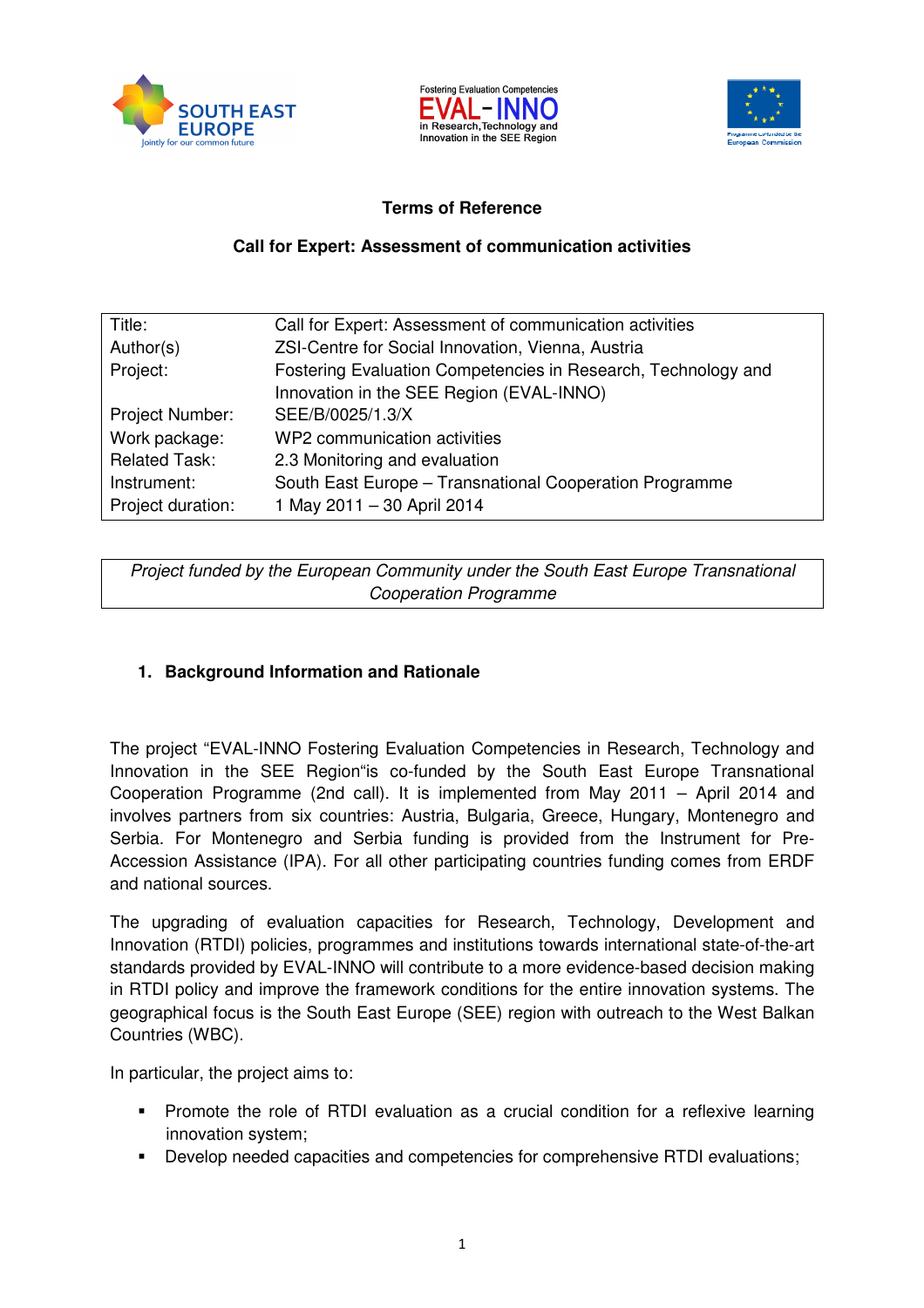

l





 Provide procedural and methodological know-how and tool kits for evaluators and awarding authorities.

The impact of activities is improved design of innovation programmes and their governance.

# **2. Description of the Project Activities**

The Centre for Social Innovation (ZSI) from Austria is the Lead partner of the project and has dedicated experience with coordination activities linked to research and development on a global scale and particularly regarding East- and Southeast Europe.

The project consists of eight work packages under the supervision of different partners as work package leaders who implement the following activities of EVAL-INNO:

- Establishment of a regional RTDI evaluation platform including: Evaluators database; Repository of relevant strategic documents; RTDI programmes; existing RTDI infrastructures;
- Development and publication of RTDI evaluation standards in local languages;
- Analysis of the RTDI evaluation practice in the SEE region and definition of training needs;
- Organisation of training workshops for RTDI evaluators and awarding authorities for RTDI evaluations;
- Conducting pilot programme evaluations and benchmarking exercises to demonstrate good practice;
- Building transnational ownership and ensuring continuation of the platform.

A strong emphasis has to be put on dissemination and promotion activities to guarantee visibility and take up of project results by the addressed beneficiaries, mainly public authorities in charge of RTDI support instruments. The target region include the six partner countries (Austria, Bulgaria, Greece, Hungary, Montenegro and Serbia) as well as other Western Balkan countries (Albania, Bosnia and Herzegovina, Croatia, Former Yugoslav Republic of Macedonia and Kosovo<sup>\*1</sup>). A second target group of beneficiaries in the course of the project are potential evaluators of RTDI programmes, policies and infrastructures.

The external dimension of communication activities comprises dissemination and promotion actions; here the outreach to the target groups defined and the uptake of appropriate practice is essential for the project success. Overall, the functionality and user friendly shape of employed instruments for communication to external user groups is essential.

 $1$  \*This designation is without prejudice to positions on status, and is in line with UNSCR 1244 and the ICJ Opinion on the Kosovo declaration of independence.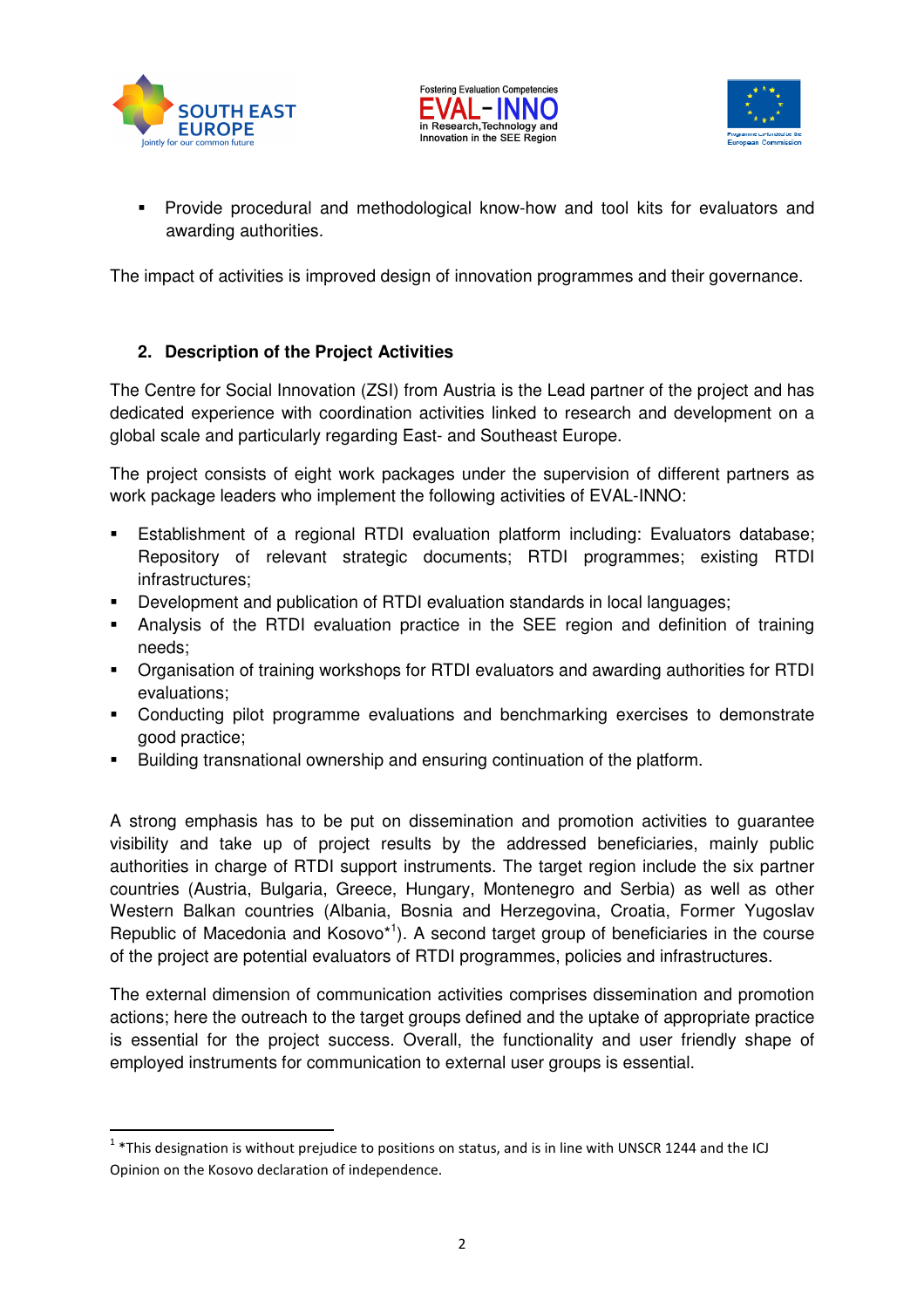





The project structure and work share among partners requires a well-structured and functioning internal communication to guarantee a smooth project implementation.

## **3. Evaluation motives and objectives**

This evaluation aims to support the on-going communication activities about the added value of evaluation in RTDI in Southeast Europe, in particular in Western Balkan countries.

The evaluation will be most useful if it assesses the effectiveness and impact of implemented communication tools and activities (for details, please refer to envisaged time table). Furthermore, the evaluation should provide recommendations for improvements and possible innovations in our communications strategy in order to support:

- the internal communication process during the project duration
- the external communication process during the project duration and
- the external communication process with regard to envisaged activities within the WP8 (Promoting International Exchange and Sustainability) in particular regarding the sustainability of the established EVAL-INNO platform.

## **4. Task description and scope of the external expert**

Communication activities are supported by a specific work package. A distinction is drawn between external communication activities, internal communication activities and the assessment of all communication activities.

In the first months EVAL-INNO has produced a communication plan consisting of tools that should be used during the implementation of the project (mailing lists, website, internal share-point, online tools, newsletters, brochures/leaflet). The communication plan includes all project activities where dissemination and communication activities are needed to reach the overall objective of the project. This plan sets the framework for systematic planning of all communication activities in the project. Updates of the communication plan are planned every six months.

All communication and dissemination activities are supported by monitoring and evaluation tasks that were started with a first assessment of internal communication in 2011.

The external expert will focus on the assessment of the internal and external communication process during the lifetime of the project and will give guidance for further improvements of these processes. This work should be carried out through systematic inquiries through online surveys and occasionally by supporting feedback inquiries to participants in workshops. Detailed description of the tasks required is provided below.

# **5. Required Outputs, deliverables and schedule**

Overall, an external expert should assess the internal and external communication activities of the EVAL-INNO project and provide a list of practical recommendations in order to improve those activities.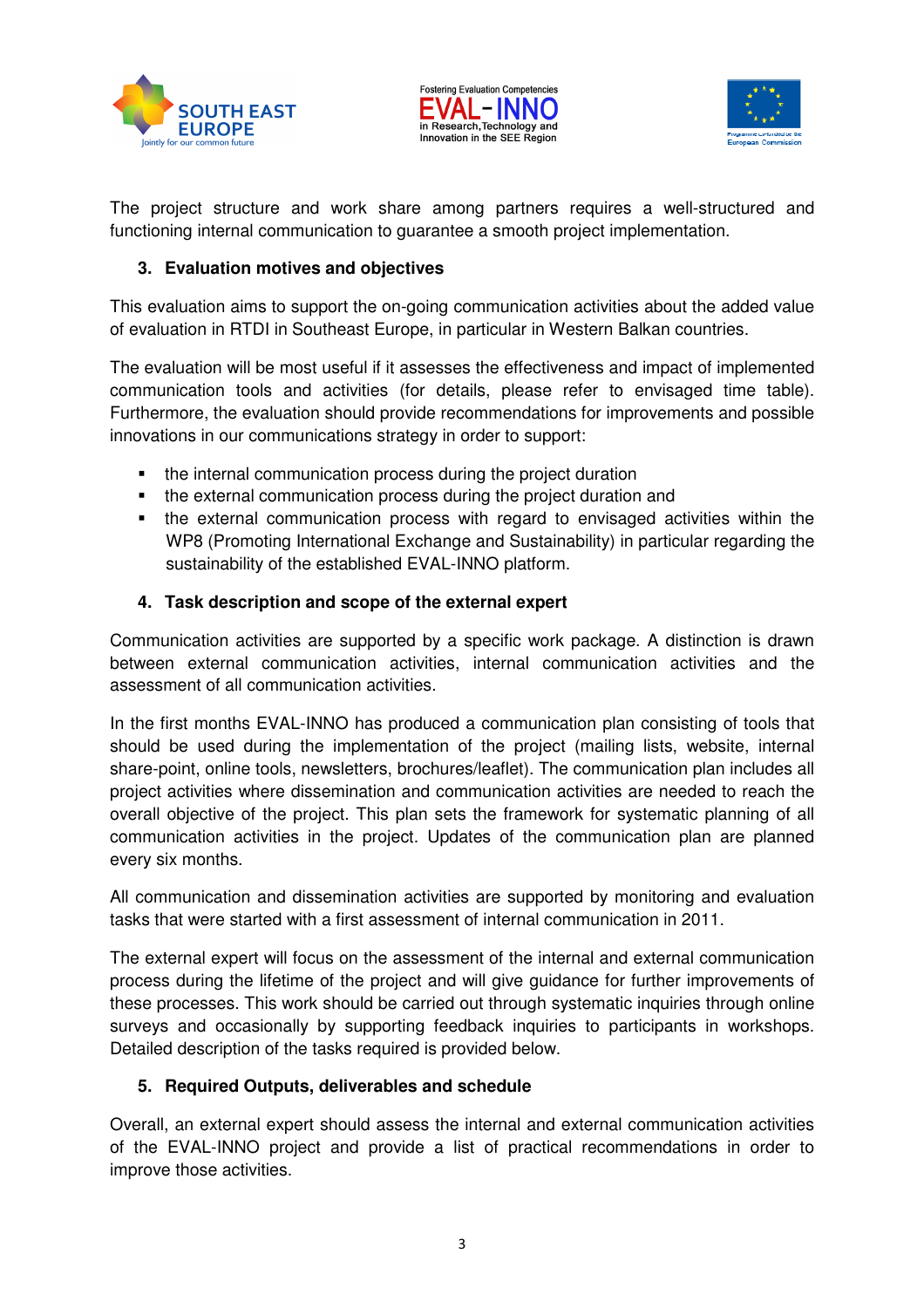





The specific target group, their needs and background as well as the regional coverage of the project has to be taken into account.

Support will be provided from all partners in EVAL-INNO and in particular from the Lead partner, the Centre for Social Innovation (ZSI) in charge of the dissemination activities of the project.

#### **Assessment of the internal communication activities**

- A first questionnaire for the assessment of internal communication was developed and an online survey was conducted in November 2011.The questionnaire and the results of the survey are available and will be at the evaluator's disposal.
- A second and a third round of evaluation regarding the internal communication process must be organised in September 2012 and September 2013.
- Short reports (first and second interim reports) should give immediate response and propose corrective activities in order to improve the internal communication process (envisaged October/November 2012 and 2013).

#### **Assessment of the external communication activities**

- During the lifetime of the project and starting in September 2012, two independent evaluation loops have to be organised to assess the external communication aspects and outreach of EVAL-INNO to the general public and the specific target groups.
- The results of the first online survey focusing on the external communication activities and including recommendations have to be presented within the first interim report (envisaged October and November 2012).
- The second evaluation round has to take place in September/October 2013. This evaluation round should also cover the functionality and usability of the virtual infrastructure available on the website www.eval-inno.eu.
- The assessment of project activities with a dedicated outreach to the target groups in way of training activities or relevant workshops are supported by feedback tools (participant evaluation forms) which are already prepared by EVAL-INNO partners. Furthermore, training event reports will also be at the evaluator's disposal. In addition, face-to-face interviews with the participants (external communication) or relevant organisers (internal communication) may be conducted by an external evaluator. Here, the strong interaction with the relevant organisers of activities is requested.
- The second interim report should be envisaged for October/November 2013.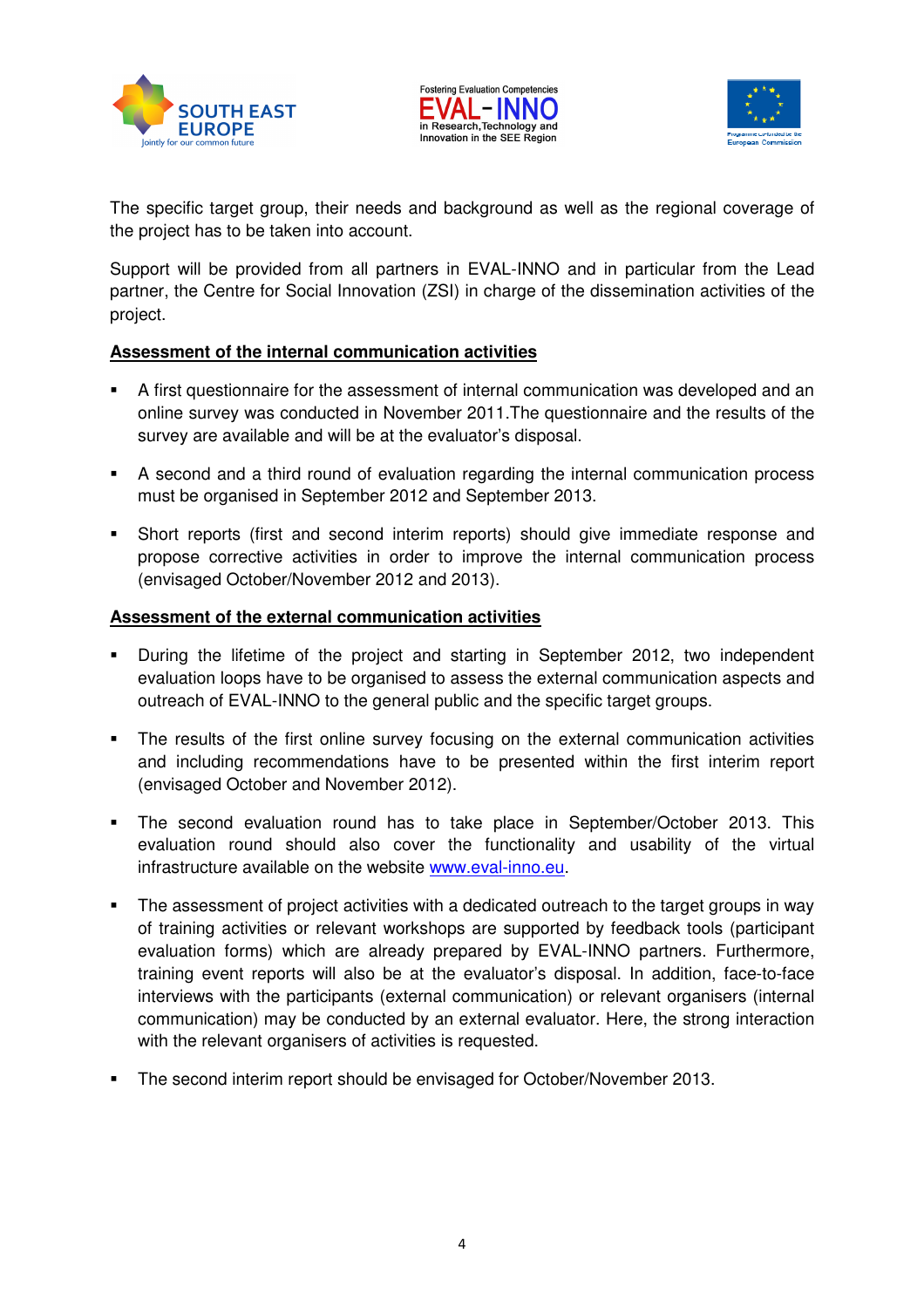





#### **The evaluation should produce:**

- **Detailed Evaluation Plan** (Methods are defined; resources to the evaluation process are assigned; findings of the  $1<sup>st</sup>$  online survey focusing internal communication are used to pre-design  $2<sup>nd</sup>$  and  $3<sup>rd</sup>$  online survey as regards the internal communication)
- **First interim Report** (Findings of the 2<sup>nd</sup> online survey focusing on internal communication; Finding of the  $1<sup>st</sup>$  online survey focusing on external communication; Analysis of the existing communication tools; First recommendations regarding internal and external communication activities and tools such as recommendation of further communication channels that might be useful for internal communication processes and could be supportive for external dissemination activities)
- **Second interim Report** (Findings of the 3<sup>rd</sup> online survey focusing on internal communication; Findings of the  $2<sup>nd</sup>$  online survey focusing on external communication; Findings of the participant evaluation forms and training event reports; In addition  $-$  if further methodological tools are included, such as face-to-face interviews with the participants during the training activities (external communication) or relevant organisers (internal communication) – these findings should be included in this reporting; Additional recommendations regarding internal and external communication activities and tools)
- **Final Evaluation Report** (Review of results of the first and second interim report; Inclusion of final recommendations and lessons learnt; Comprehensive recommendations with regard to envisaged activities within the WP8 [Promoting International Exchange and Sustainability] in particular regarding the sustainability of the established EVAL-INNO platform.

The reports can employ e.g. SWOT analysis or other useful analytical tools and should give further guidance and practical recommendations how communication and dissemination activities could be streamlined to ensure high outreach and impact for the target groups of EVAL-INNO. The content and length of the reports has to be agreed with the communication WP leader.

Note that the external reporting process and communication to the JTS is not part of the analysis.

For the assessment a distinction of the expected use of project results by different target groups in different target countries would be useful, therefore **knowledge of the external expert about the specific country situations in the field of RTDI is essential.**

For the suggested tasks it is assumed that maximum 15 days might be required (as orientation).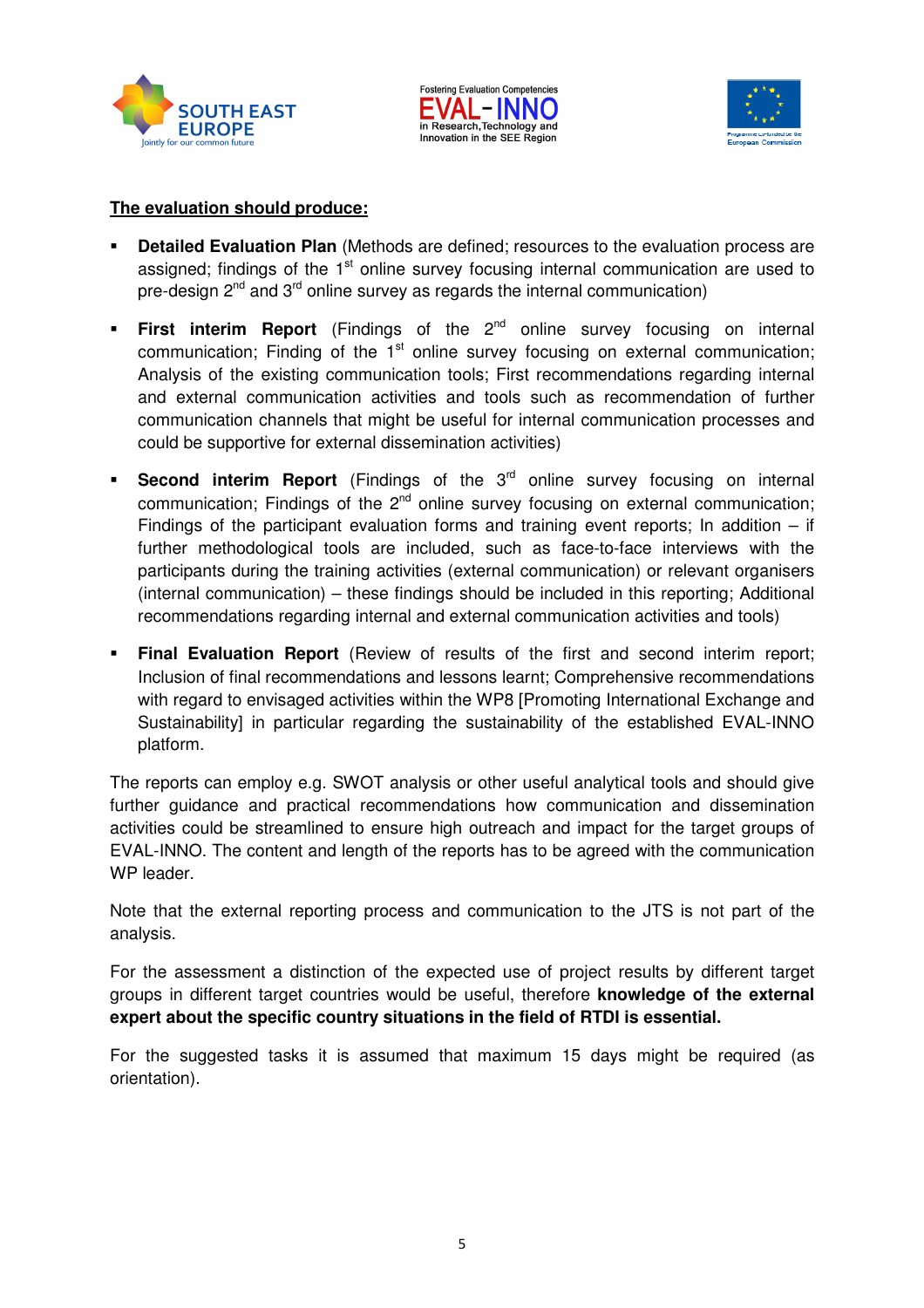





## **6. Tentative time plan**

The expert will be recruited by End of April 2012 and must be available until April 2014, the tentative schedule of activities is presented below.

| <b>Activities</b>                                         |                         | 2012               |                    |            |                    |                    |              |                    |          |         | 2013     |       |       |     |      |            |        |                    |              |                    |          |         | 2014     |       |       |     |      |  |
|-----------------------------------------------------------|-------------------------|--------------------|--------------------|------------|--------------------|--------------------|--------------|--------------------|----------|---------|----------|-------|-------|-----|------|------------|--------|--------------------|--------------|--------------------|----------|---------|----------|-------|-------|-----|------|--|
|                                                           | April                   | Vay                | June               | <b>Anr</b> | August             | September          | October      | November           | December | Vienuen | February | March | April | Vay | June | <b>Anr</b> | August | September          | October      | November           | December | Vienuel | February | March | April | Vay | June |  |
| Tendering                                                 | $\mathbf x$             |                    |                    |            |                    |                    |              |                    |          |         |          |       |       |     |      |            |        |                    |              |                    |          |         |          |       |       |     |      |  |
| Contracting                                               | $\overline{\textbf{X}}$ |                    |                    |            |                    |                    |              |                    |          |         |          |       |       |     |      |            |        |                    |              |                    |          |         |          |       |       |     |      |  |
| Detailed<br>Evaluation<br>plan                            |                         | $\pmb{\mathsf{X}}$ | $\pmb{\mathsf{X}}$ |            |                    |                    |              |                    |          |         |          |       |       |     |      |            |        |                    |              |                    |          |         |          |       |       |     |      |  |
| Inception<br>phase                                        |                         |                    | $\mathsf{x}$       | X          | $\pmb{\mathsf{X}}$ |                    |              |                    |          |         |          |       |       |     |      |            |        |                    |              |                    |          |         |          |       |       |     |      |  |
| Internal<br>comm. $-$<br>2 <sup>nd</sup> online<br>survey |                         |                    |                    |            |                    | X                  |              |                    |          |         |          |       |       |     |      |            |        |                    |              |                    |          |         |          |       |       |     |      |  |
| External<br>$comm. -1st$<br>online<br>survey              |                         |                    |                    |            |                    | $\pmb{\mathsf{X}}$ |              |                    |          |         |          |       |       |     |      |            |        |                    |              |                    |          |         |          |       |       |     |      |  |
| 1 <sup>st</sup> interim<br>report                         |                         |                    |                    |            |                    |                    | $\mathbf{x}$ | $\pmb{\mathsf{X}}$ |          |         |          |       |       |     |      |            |        |                    |              |                    |          |         |          |       |       |     |      |  |
| Additional<br>evaluation<br>activities <sup>2</sup>       |                         |                    |                    |            |                    |                    |              |                    |          |         |          |       |       |     |      |            |        |                    |              |                    |          |         |          |       |       |     |      |  |
| Internal<br>comm. $-3rd$<br>online<br>survey              |                         |                    |                    |            |                    |                    |              |                    |          |         |          |       |       |     |      |            |        | $\pmb{\mathsf{X}}$ |              |                    |          |         |          |       |       |     |      |  |
| External<br>$comm. - 2nd$<br>online<br>survey             |                         |                    |                    |            |                    |                    |              |                    |          |         |          |       |       |     |      |            |        | $\pmb{\mathsf{X}}$ |              |                    |          |         |          |       |       |     |      |  |
| $2nd$ interim<br>report                                   |                         |                    |                    |            |                    |                    |              |                    |          |         |          |       |       |     |      |            |        |                    | $\mathbf{x}$ | $\pmb{\mathsf{X}}$ |          |         |          |       |       |     |      |  |
| Final<br>report                                           |                         |                    |                    |            |                    |                    |              |                    |          |         |          |       |       |     |      |            |        |                    |              |                    |          |         | X        | X     |       |     |      |  |

 2 If added value is to be expected – an evaluator may propose additional methodological tools (such as further online questionnaires, telephone interviews, face-to-face interviews, focus-groups etc.).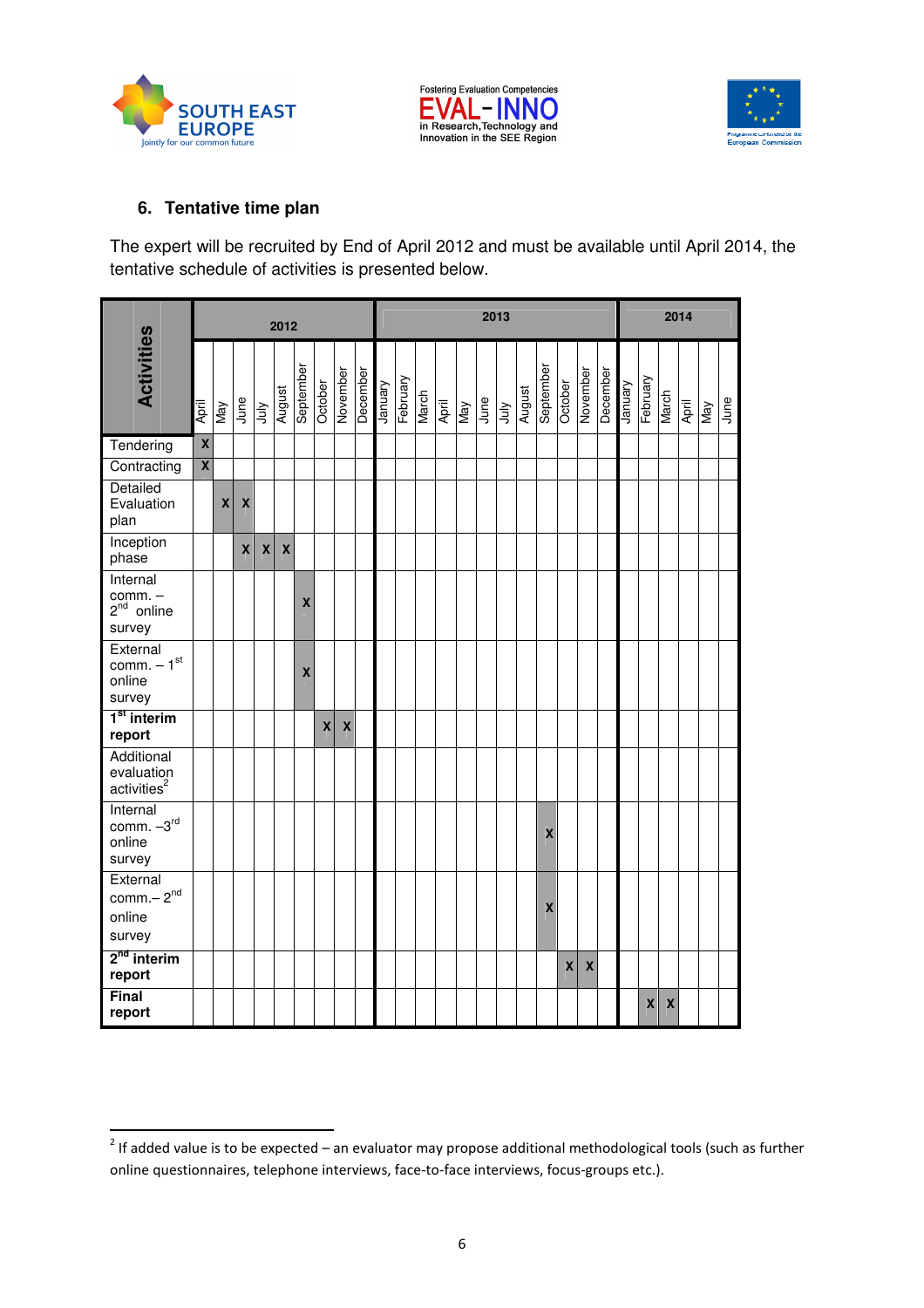





## **7. Guiding principles and values**

- The external expert must act independent from other assignments and positions held.
- The information received and gained through the systematic investigations have to be kept confidential and is the solely property of EVAL-INNO. It can not be distributed by any means through other communication channels to any other interested parties except the involved partners.
- The work of the external expert will be supported by all partners, the information requested from partners e.g. for filling in surveys should be clarified in advance with ZSI to avoid additional work for the partners involved.
- Any direct support to communication and dissemination by the external expert is appreciated (e.g. introduction to new modes of distribution not known to the partners yet etc.).
- The objective of the monitoring and evaluation of communication is to support the work of EVAL-INNO and is introduced as a learning opportunity for the involved partners but not as a performance appraisal. A comparison of the communication activities throughout the project lifetime is appreciated.
- The emphasis of the support work of the external expert should be put on practical recommendations for the improvement of internal and external communication and dissemination activities.

## **8. Professional qualifications and expert profile**

- The external expert should have experience with the assessment of dissemination and communication activities in European funded projects. In addition, knowledge about funded projects from the Structural Funds and/or IPA would be an asset.
- For the assessment a distinction of the expected use of project results by different target groups in different target countries would be useful, therefore **knowledge of the external expert about the specific country situations in the field of RTDI is essential.**
- Excellent knowledge of English is compulsory; knowledge of a regional language from the SEE would be an advantage.
- The applicant must not be employed by one of the EVAL-INNO consortium partners!

## **9. Application**

Applications for the external expert shall include the following documents:

- A CV highlighting relevant experience and reference projects/examples (min. 5; max. 10)
- An evaluation concept with a concise description of the activities and methods used
- A binding cost calculation indicating the number of days and the daily rate (all costs included)